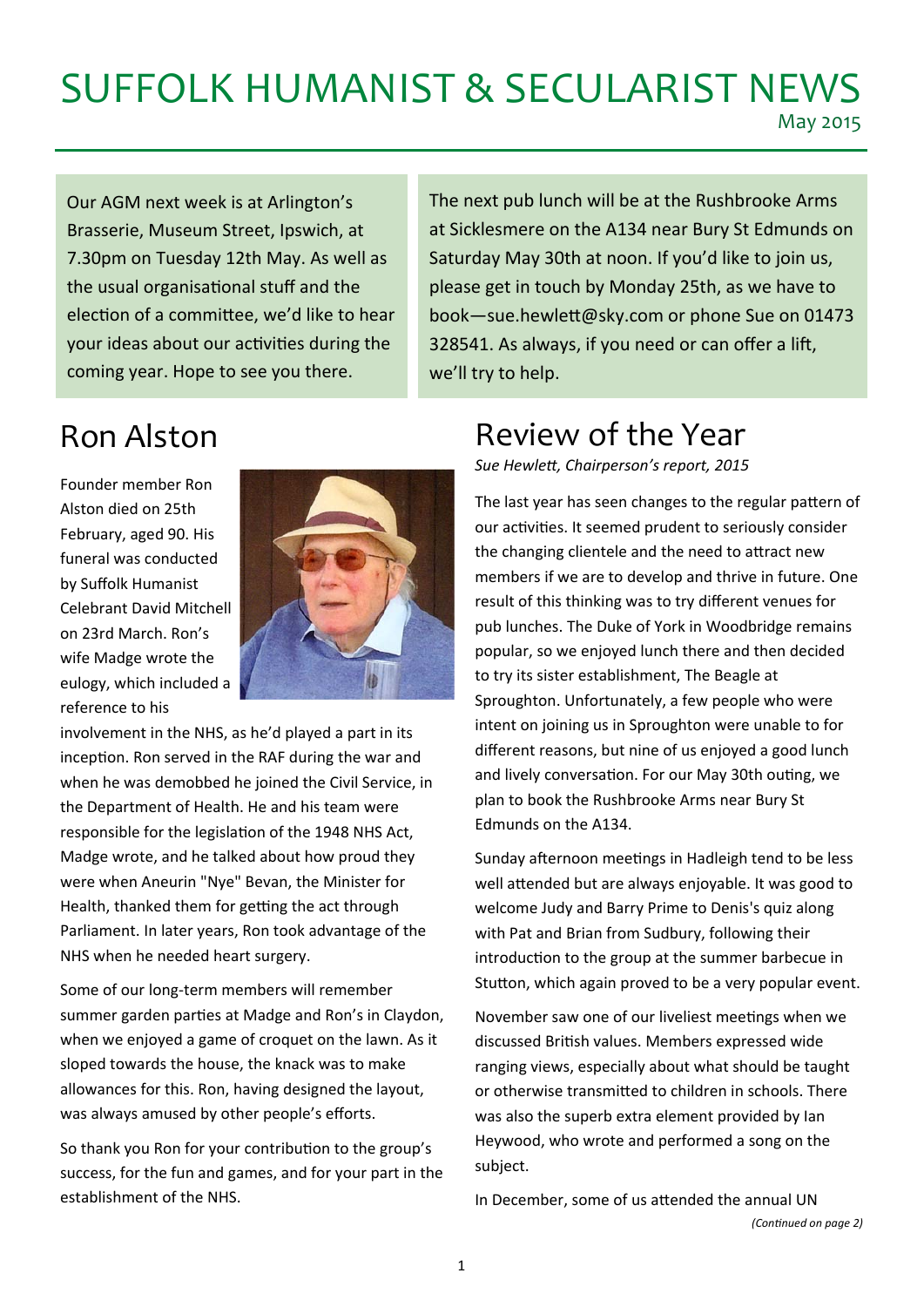#### *(ConƟnued from page 1)*

Association Celebration of Human Rights, this year at the Ipswich Seventh-day Adventist Church. The theme was Article 18 of the Universal Declaration of Human Rights; the right to freedom of thought, conscience and religion. Denis prepared a clear and comprehensive explanation of the Humanist perspective on the theme, including a clear, concise statement of exactly what secularism means.

Due to a hiccup with the February booking of a Darwin Day speaker, Denis stepped up, as he often does, and asked, "Is there a limit to Free Speech?", with recent events in Paris in mind. Some lively discussion ensued.

At our March meeting, Denis yet again took the lead and gave an entertaining and interesting talk on artificial intelligence from its beginnings with chessplaying automata (some of them clever frauds), through real chess-playing machines and the creation of early computers. Various definitions of AI were discussed and the validity of the Turing Test in determining the 'intelligence' of machines and 'neural networks' was vigorously debated.

In April we were treated to a visit from **Richy Thompson**, the BHA's Campaigns Manager, charged with the task of investigating practices in faith schools and challenging them at every turn. His presentation was



detailed and comprehensive. His progress in the campaign against faith schools can be followed on the BHA website. There was a good turnout for this event at Arlington's Brasserie in Museum Street, which is where we now usually meet. We hope that it's position close to Ipswich town centre and with safe car parking close by make it more likely that we can attract new members to attend our events. There is some evidence to support this thought, though it's still early days. There is also the added advantage that there is no charge for this venue, which we hope will help us boost our funds to be able to afford speakers more frequently.

Following the AGM, we plan an evening of astronomy. We will be approaching two possible experts soon.

### Secretary's Report

#### *Denis Johnston*

We've started to meet more frequently again and generally managed once a month. The refurbishment of Pinewood Hall meant that we tried another venue, Arlington's Brasserie, usually in the appropriately named Darwin room. Turnout at these meetings remains rather low but are at no cost. See Sue's report for more about this. It's quite striking that the different meeting venues, times and events seem to attract a different set of people, probably reflecting the fact that we're widely dispersed geographically.

Many thanks to Sue for hosting the summer barbecue and to John Palmer for looking after the refreshments and also for keeping the BHA and NSS up to date with our activities.

The problem of gaining new members, especially younger ones, remains an issue. At one point posting events on [www.meetup.com](http://www.meetup.com) seemed an attractive proposition but were put off by the rather high cost and long term commitment.

Margaret Nelson continues to provide the newsletter. An increasing number of you have opted to receive this electronically.

We're affiliated to the British Humanist Association and the National Secular society. We're also members of Suffolk Interfaith Resource (SIFRE), Community Action Suffolk (CAS), and we're listed on Suffolk County Council's InfoLink website.

We started the year with a full complement of committee members and officers, however Peter Wells resigned during the year and Ed Sedgewick was unable to attend having started work in London.

We've had occasional exposure in the press and on BBC Radio Suffolk.

The issue of faith schools remains high on the agenda. This is something that every member who has any connection with education—as a parent or grandparent—can influence. Richy Thompson's overview at the April meeting was enlightening.

Unfortunately no-one was able to attend the BHA Group representatives Annual meeting (GRAM) this year.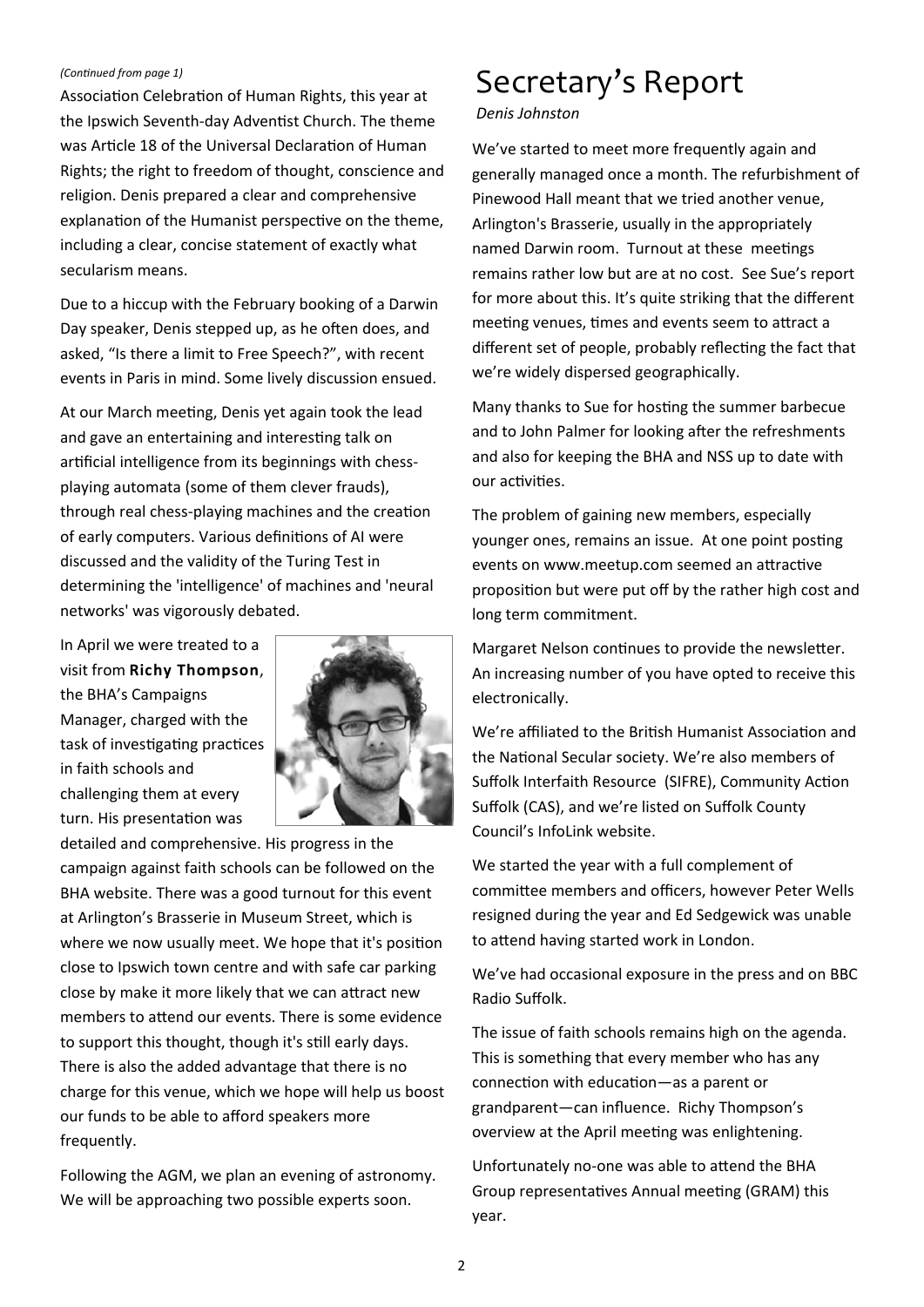I represent SHANDS on Suffolk County Council's Standing Advisory Committee for Religious Education (SACRE). It's been an interesting year, especially as the role of SACREs in monitoring school activities is increasingly unclear since many schools are no longer under local authority control. Interestingly, members of Birmingham's SACRE have been active in preventing, indeed attacking, the idea that non-religious worldviews should be taught in schools—this was just before the Trojan Horse issue arose. All in all the position of SACREs in relationship to academies and faith schools remains confused, in that SACREs seem to have responsibilities but no authority.

We're affiliated to Suffolk Interfaith Resource (SIFRE), a charitable company which was set up to provide educational resources of the type that would be of use to RE teachers , social workers, nurses, etc., or indeed any organisation or group that needs information about the diverse range of beliefs in the county. It also organises Forums of Faiths where representatives of religious and other groups share their ideas and beliefs in a bid to improve mutual understanding and tolerance. SIFRE has been very active during the year and we have been extensively involved with it. However the future is now less certain. In 2014 the local authority grant that funded the only staff member was withdrawn. University Campus Suffolk, which has provided rent free premises, is redeveloping the site, starting this July. SIFRE's library, which has just been extensively catalogued, is currently being distributed to whoever can provide a home. In future SIFRE will most likely have a purely virtual existence. Through SIFRE we've been able to speak in schools and to other voluntary and statutory bodies, and I was guest speaker at the 2014 SIFRE AGM .

During the year SIFRE published a book, 'Sharing our Stories', with contributions from local people of faith, a diverse collection of experiences from Suffolk people. Four members of us made contributions, including the late Derek Mason.

The website continues to tick over and has been transferred to the WordPress content management system. Yet again our thanks are due to Nathan Nelson as webmaster and for Margaret's relentless blogging there and on Twitter, Facebook and any other medium she can access.

### Suffolk Humanist Ceremonies

*David Mitchell* 

The last year has seen the ceremonies team at a crossroads. A combination of Sue Hewlett's retirement, Margaret Nelson's health problems and lack of transport (so she's only occasionally available, close to home), and our lack of success in finding suitable trainees, has effectively reduced the team to just Sophie Lovejoy in Colchester and me in Pettaugh. Sophie also has a responsible part-time job and two teenagers, which means she's not always available.

I retired from banking many years ago and since the end of 2001 have been a full time celebrant, a job I love and which has given me, as it has others, immense satisfaction. The problem is that with every year that passes I don't get any younger and I get an increasing number of repeat instructions for families and groups of people I've helped before. The workload has quite simply become unsustainable. I recently conducted a wedding but have decided that after another in July I shan't accept any further weddings or namings. They are lovely but simply too time consuming to prepare and deliver. As neither Sophie nor Margaret do weddings, it means that we will no longer be offering this service. The group's website will need amending accordingly.

The number of civil and independent celebrants continues to grow so that less than half of all crematorium funerals in our area are now conducted by ordained priests. Some of the civil celebrants are very good, most of them are not, according to crematorium staff who are in the best position to judge. Sadly, many funeral directors are happy to employ them as all offer "anything the client wants", which often means a hybrid ceremony including a pale imitation of a Humanist ceremony with added prayers and a hymn or two. I call them Low Calorie God or Religion Lite. Like all our celebrants present and past, Sophie, Margaret and I will never accept instructions to conduct such a ceremony.

The group will need to decide on the future of the ceremonies team and its association with the SHANDS name, as in many respects it doesn't really warrant the description of a *team* at present. I'd like to carry on for *(ConƟnued on page 4)*